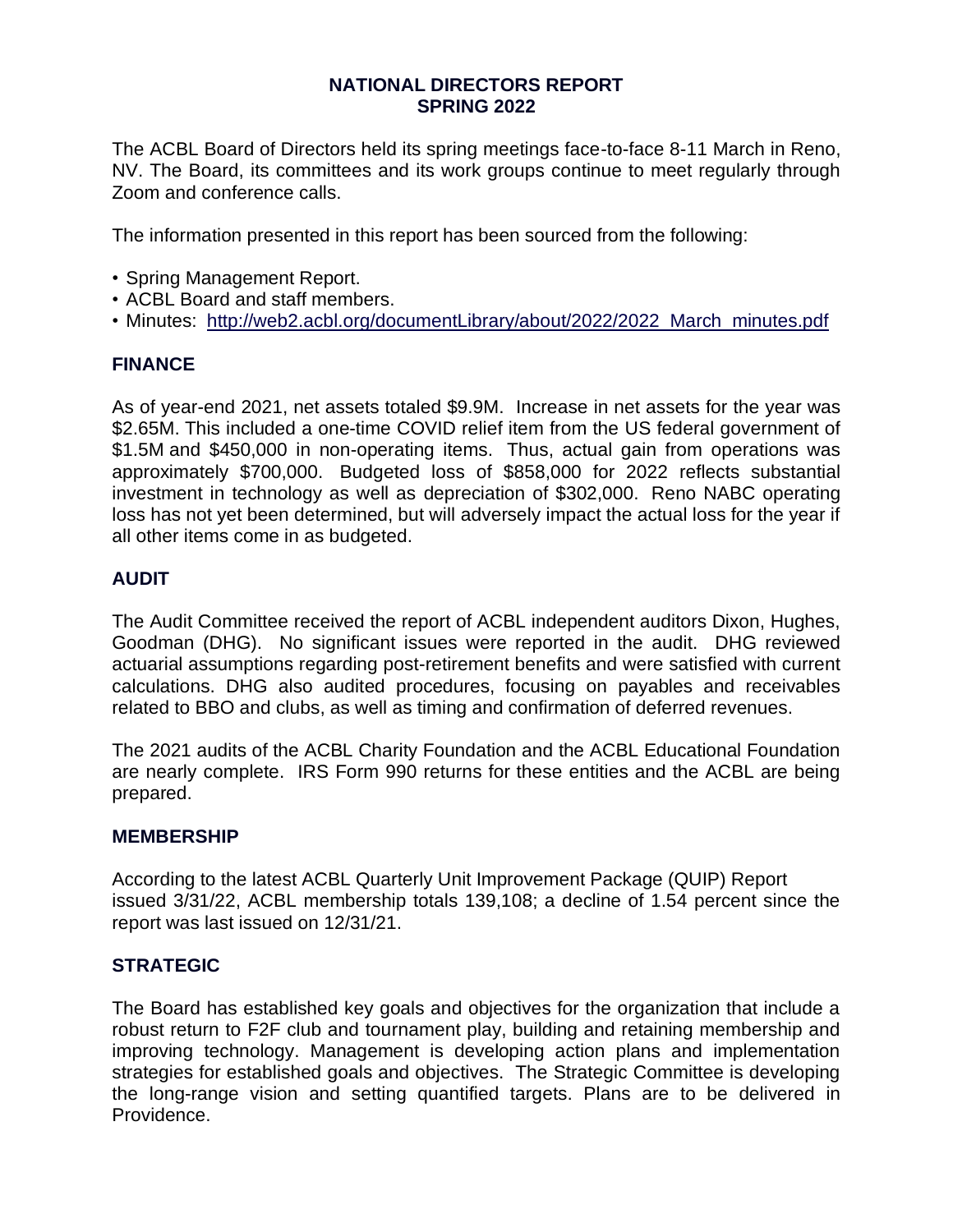The Board held breakout sessions in Reno to discuss challenges facing the ACBL today and into the future. This gave Board members the opportunity to share concerns and ideas acquired from serving in bridge governance. A detailed report was prepared and delivered to Management as additional input into the planning process.

### **MARKETING**

ACBL Marketing develops and implements initiatives to increase membership and member value.

The Intro to Bridge program has led to over 880 new bridge players, many of whom transition to the Guest Membership program. Over 2,500 guest members have come through this program since its launch in February of 2021. The ACBL will continue to build on these programs to support its mission to promote, grow and sustain the game of bridge while serving the bridge-related interests of its members.

Marketing has refreshed the ACBL website, streamlining content and improving functionality. It has refreshed the *ACBL Bridge Bulletin* and rolled out new logos and a tag line: Dealing Infinite Possibilities.

The first Member Appreciation event was held in October with more than 160 prizes awarded. The event produced strong engagement through ACBL social media channels, improving the ability to identify, target and attract bridge-playing audiences. Additional events are planned for 2022.

The *Speakeasy* newsletter electronically delivers updates and event reminders to membership twice monthly, reducing email overload. The *Speakeasy* is now posted on *BridgeFeed* and the ACBL Facebook page.

Long term, Marketing will embark on a research program that will help the ACBL better understand and meet the needs of prospective and current members. Through this process, Marketing has begun creating member/prospect personas and journey maps. Both will provide a clearer picture of each touchpoint and how to improve them, which in turn will lead to greater member retention and membership growth.

### Supporting Alzheimer's Research

The ACBL has raised \$7.8 million for Alzheimer's patient care and research through participation in The Alzheimer's Association's The Longest Day fundraising event. During 2021, approximately 300 Units and Clubs raised \$917,000. All Virtual Club Games held the weekend of June 18 and 19 are designated Alzheimer's Association games, and the ACBL sanction fees will be donated to the Alzheimer's Association. Clubs that have returned to F2F play can choose any day during the week of June 19- 26 to hold their events and offer upgraded games.

Marketing is working with The Alzheimer's Association to schedule informational webinars about the latest scientific research and caregiver/patient support opportunities for ACBL members.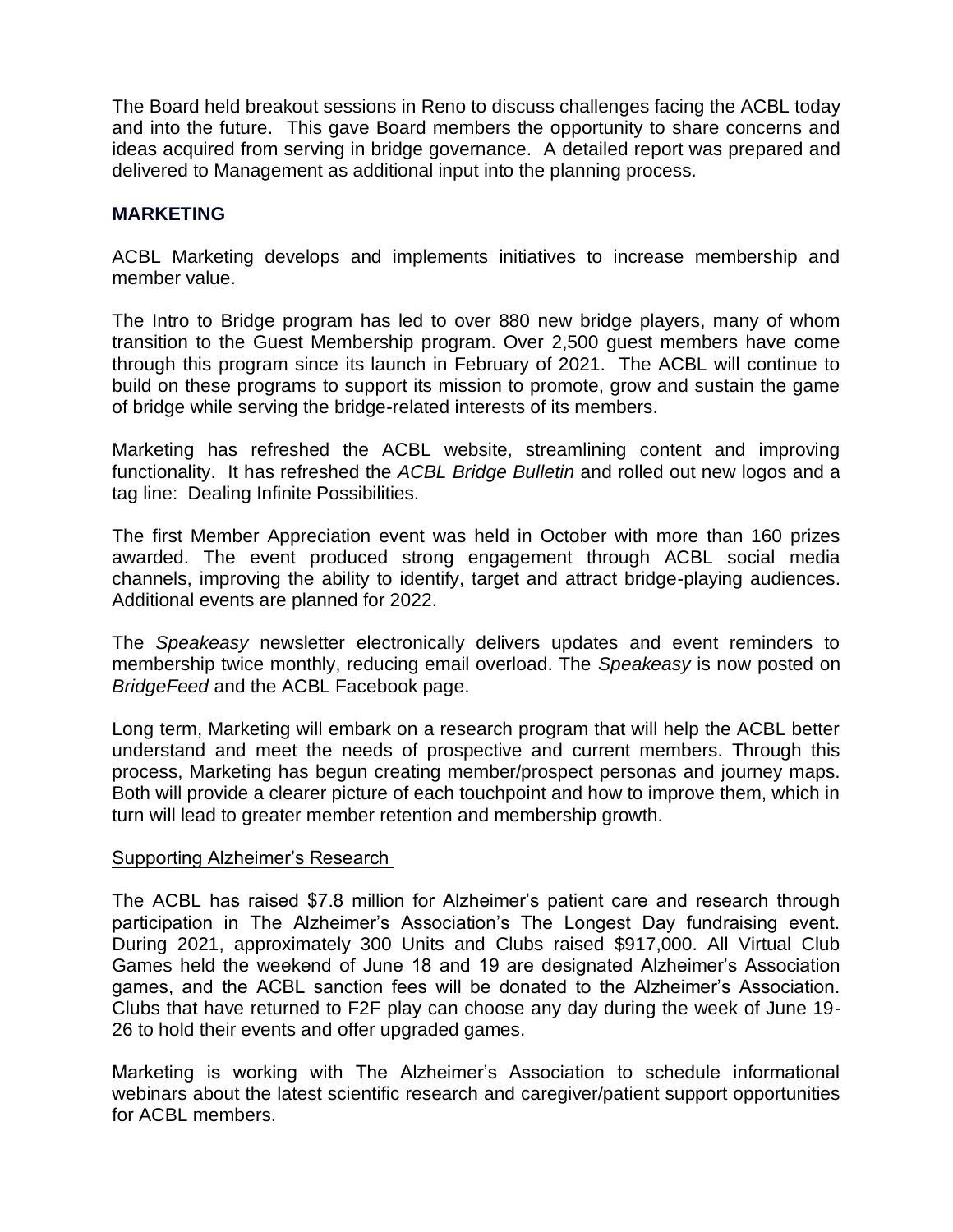### Supporting the People of Ukraine

The United Nations World Food Program – designation for Ukraine – will receive net proceeds from the Hollywood Magic Online Regional held March 24-27, and additional proceeds from games held F2F and virtually March 28-31. BBO will donate \$10,000.

The ACBL Charity Foundation will donate up to \$25,000 of funds raised in virtual clubs, April 4-10, to UNICEF – Help Children in Ukraine.

# **COMMUNICATIONS TASK FORCE**

The Task Force Chair reported the accomplishments of improved communication within the Board, between the Board and ACBL Management, and the Board and ACBL membership. A review of the Codification as it relates to communications and communications protocols is complete along with recommendations for improvements to process and timelines. Motions will be put forth in Providence.

# **APPEALS AND CHARGES**

In Reno, under Item C221-AC01, the Appeals & Charges Committee reported the outcome of its most recent hearing.

The Anti-Cheating Commission (not to be confused with the Anti-cheating Committee of the ACBL Advisory Council) was formally disbanded. The Commission was formed in the wake of high-level cheating scandals in 2015 and 2016, resulting from a recommendation of the Bridge Integrity Task Force. Over time, the committee made recommendations and reviewed players of concern. However, the committee and its members did not feel retaining the structure served any purpose. Discussion between the ACBL Executive Director and the National Recorder about possible reconstitution of the committee as a clearinghouse between bridge organizations resulted in action being taken in that direction apart from the committee. ACBL Management believes it is time to retire the formal committee. Many of those who generously served on the Anti-Cheating Commission remain available to consult as needed.

The ACBL Board was briefed and had the opportunity to discuss with its creators the recently-announced anti-cheating tool EDGAR.

Complete information about the ACBL Disciplinary Process can be found at [https://www.acbl.org/ethics/.](https://www.acbl.org/ethics/) This includes an explanation of how the process works, Disciplinary Disposition Summary Charts, and various disciplinary committee hearing reports.

# **GOVERNANCE**

Governance had a relatively light agenda for Reno: three motions, a non-agenda item and two discussion items: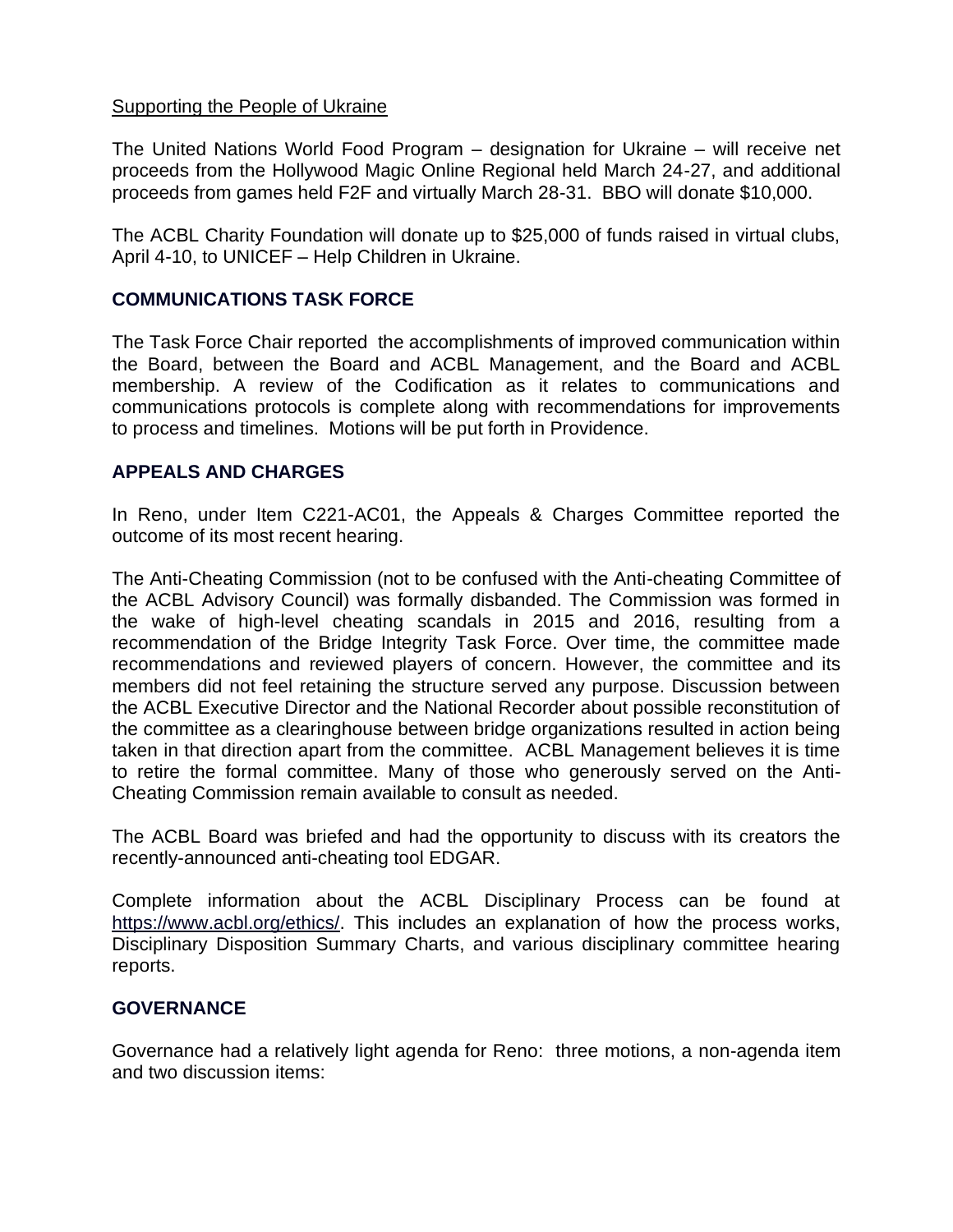Motion (Item 221-GV01) eliminates the National Charity Committee and recognizes outstanding members who participate, organize and/or promote charity endeavors in their respective communities through the receipt of a Charitable Recognition Award. It proposes that District Presidents make the future selections of those for recognition rather than Regional or District Directors. Details regarding process and timeline will be reported. Motion carried: Unanimous in Committee/Full Board.

Motion (Item 221-GV02) reorganizes, updates and clarifies the Codification relating to a Unit's relationship to the ACBL, Unit requirements and Unit responsibilities and privileges. It eliminates the requirement for Units to hold at least one sectional every two years, and clarifies that the 11 percent of full dues payments and life master service fees paid by their members is intended to supplement Unit funds for activities related to membership building and retention. Motion carried: 19/0/0.

Motion (Item 221-GV03) addresses a discrepancy in the election procedures for Board officials, non-Board committee members and representatives to international bridge organizations. Motion carried: Unanimous in Committee/Full Board.

Motion (NA221-01) was introduced as a non-agenda item (NAI), meaning it was not submitted in time to be included as part of the formal Reno agenda. NAIs are timesensitive and require immediate Board attention. This NAI addresses the special election procedures that are needed to fill the vacancy left by the sudden passing of Region 6 Director, Mike Kovacich. The procedures adopted unanimously by the Board will govern the election of a successor to serve the remainder of Mike's term.

Mike Kovacich had just begun his second term on the ACBL Board as Region 6 Director, having previously been elected District 7 Director when he first ran in 2018 prior to the Board reorganization. A long-time volunteer for his District, Mike held countless official positions both in D7 and in the Mid-Atlantic Bridge Conference. He brought his legal expertise, his keen insight, and his old-fashioned common sense to bear on a vast array of bridge policy matters. He was most recently Vice-Chair of Governance, a member of the Bridge Committee, Board Liaison to the Masterpoint Committee, and an ardent supporter of finding incentives to encourage players to return to F2F bridge. He will be sorely missed.

Discussion Item (DI221-GV01) addresses a complex motion (213-GV04) having to do with the formation, transfer and dissolution of Units that had been submitted and then tabled in Austin last fall. A thorough discussion was held, both in Committee, and then again with the Full Board, where the Governance Committee made a number of recommendations concerning Unit formation, transfer, and dissolution; geographic boundaries; how to address administrative challenges borne by Units; and the processes whereby changes to a Unit's status may be made. Based on Board input, a motion will be submitted for consideration in Providence.

Discussion Item (DI221-GV02) addresses more extensive changes regarding election procedures, e.g., how notifying interested parties of upcoming vacant positions should be accomplished; declaring candidacy for these positions and a date by which this must be done; allowing nominations from the floor; the election procedures that govern them; and announcing the number of votes cast for whom. The Governance Committee met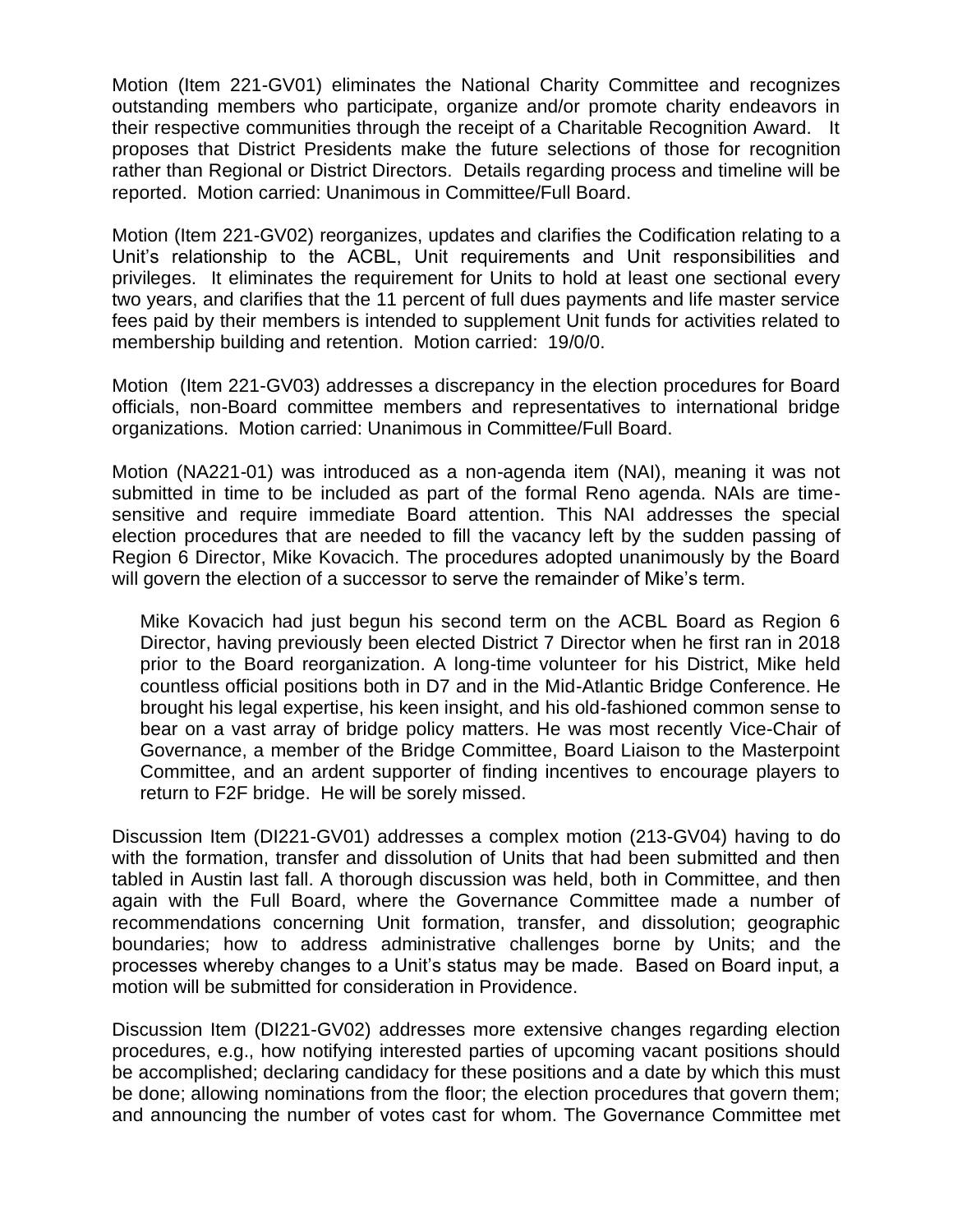virtually in advance of Reno and presented a detailed set of recommendations to the Full Board concerning these and other procedures related to elections of Board officials, non-Board Committee members, and representatives to international bridge organizations. Based on Board input, a motion will be submitted for consideration in Providence.

# **EXECUTIVE DIRECTOR REVIEW**

Executive Director Review (EDR) generally meets in executive session to protect the confidentiality. In Reno, there was one "public" motion (Item 221-ED01) which updated the Executive Director Succession Plan in the Codification Part 1 – Governance and Policy, Chapter II – Business Management, B. Employees and Consultants, Section 5. The wording in this section was significantly condensed and a new detailed Succession Plan was incorporated as Appendix 2-D. Motion carried: Unanimous in Committee/Full Board.

# **BRIDGE**

As the National Board reduces in size to 13 members, non-core related functions continue to be transferred to outside Committees and to Management. This helps ensure a smaller Board can focus on the strategic and financial goals and objectives of the ACBL. This transfer of authority is reflected in the majority of motions and a discussion item brought forth by the Bridge Committee.

Motion (Item 221-BR01) was put forth to refine the structure of the Competition and Conventions Committee and to define lengths of service. Motion carried: 19/0/0.

Motion (Item 221-BR02) to strengthen the eligibility restrictions for limited Masterpoint events was deferred to the Competition and Conventions Committee.

Motion (Item 221-BR03) to permit the use of robots to continue without over-inflating Masterpoint awards was deferred to the Masterpoint Committee.

Motion (Item 221-BR05) was put forth to streamline the process of Masterpoint modifications. Motion carried: 19/0/0.

# Extended Timelines for NABC Hospitality Fundraising

The pandemic has impacted the ability of Districts to hold all allowed NABC fundraising weeks (for hospitality) in local clubs. A motion (Item 221-BR06) clarifies the current regulation that applies to F2F clubs, allows weeks that were missed in one (or two) of the three years before the NABC to be moved into the last year and adds one week of NABC fundraising in Virtual Clubs (only those run by clubs within the District).

Due to IT constraints, NABC fundraising in virtual clubs was removed from the motion. Management will report timeline, schedule and cost to run said games during Board meetings in Providence. Motion then carried: 19/0/0.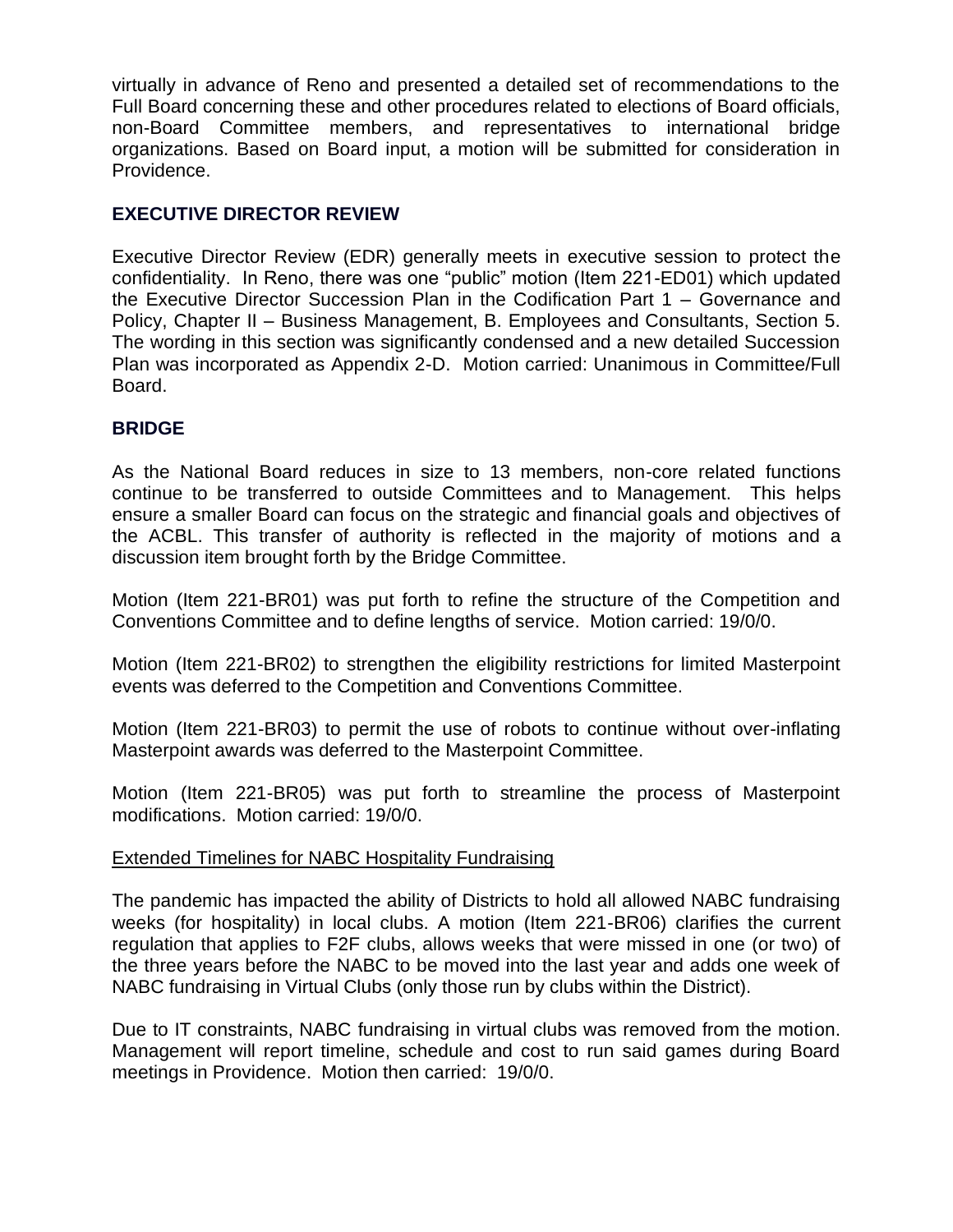Also, a clean up motion (Item 221-BR08) was put forth to eliminate the redundancy in NABC hospitality requirements. Motion carried: Unanimous in Committee/Full Board.

### Updated Electronic Device Policy

Players rely on their electronic devices to check scores and pre-register for events. Therefore, (Item 221-BR04) moves that electronic devices (phones, tablets and watches) be allowed to be visible in and out of the playing area. Devices must be turned off during the play of the hand, but can be used between rounds. Penalties will continue to be assessed for disruptions due to devices that "ring" during play. Motion carried: 17/2/0.

Discussion Item (DI 221-BR01), reviewing opportunities for expanding hybrid online and F2F bridge, was deferred to the Strategic Committee. Current technical constraints are impeding immediate developmental activities. The longer-term vision is to optimize the combined features and benefits of both online and F2F bridge capabilities.

# **INFORMATION TECHNOLOGY**

In 2022, the ACBL will invest heavily in Information Technology. In Reno, IT reported progress and timelines for building a reliable, streamlined and cost-effective infrastructure.

IT will rely on support of third-party vendors and staff to continue architectural changes to the website, complete migration of the AS/400, update and finalize the Masterpoint Engine and improve ACBL Cloud. In addition, TRAX will be moved to a cloud-based application while ACBLScore® will be moved to a web-based application.

The Board liaison will to communicate progress and challenges.

### Masterpoint Engine

Improvements have been made to the Masterpoint Engine special events calendar, allowing for queueing of special events months in advance. In addition, IT fixed AWS scaling rules to better handle additional load. It created new application workflows to process large games files previously restricted due to maximum file size limitations.

### Report Migration

IT continues the substantial effort required to migrate from the AS400 platform.  It is building the pipeline to deliver reports and graphics through email distributions as well as the triggering and scheduling elements needed to deliver these emails in a purely automated manner.

### Pre-registration Platform

IT has made significant progress toward completing the tournament registration platform. In Reno, members had the option of pre-paying and pre-registering for various events through the ACBL Express Entry application. In the future, data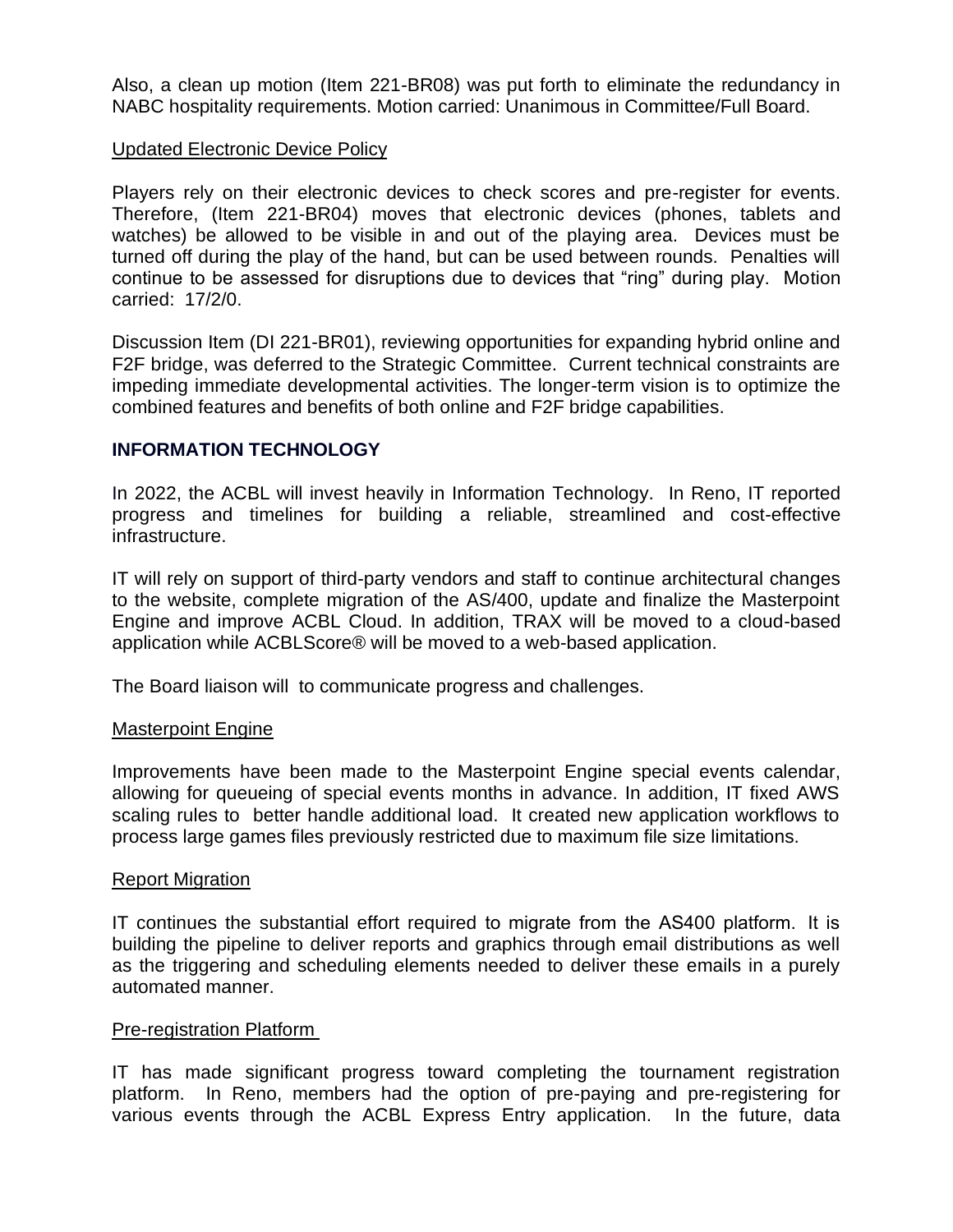analytics and reporting information will be provided to help tournament sponsors refine tournament schedules and reduce hospitality and director costs. A partnership "desk" component for those seeking partners for pair and team games will be provided.

# **APPOINTMENTS**

Franco Baseggio, D25, Doug Doub, D25, Jeff Ford, D19, David Grainger, D2, and Jeff Meckstroth, D9, were appointed to the Competition and Conventions Committee for a three-year term from the end of the Spring 2022 NABC through the end of the Spring 2025 NABC.

Kevin Bathurst, D9, Jon Brissman, D11, Bruce Ferguson, D17, Hendrik Sharples, D20, and Eddie Wold, D16, were appointed to the Ethical Oversight Committee for a threeyear term from the end of the Spring 2022 NABC through the end of the Spring 2025 NABC.

Chris Benson, D8, Mark Friedlander, D13, Jan Martel, D21, and Chris Moll, D7, were appointed to the ACBL Disciplinary Committee for a three-year term from the end of the Spring 2022 NABC through the end of the Spring 2025 NABC.

### Appointments to the Hall of Fame Committee:

David Grainger, D2, Adam Grossack, D25, and Joe Grue, D24, were appointed for three-year terms from the end of the Spring 2022 NABC through the end of the Spring 2025 NABC.

Iftikhar Baqai, D23, was appointed to complete the remaining term of Neil Chambers, D3, through the end of the Spring 2023 NABC.

Lisa Berkowitz, D9, was appointed to complete the remaining term of David Berkowitz, D9, through the end of the Spring 2024 NABC.

Josh Donn, D17, was appointed to complete the vacant term through the end of the Spring 2024 NABC.

### Appointments to the Laws Commission:

Bart Bramley, D16, Allan Falk, D12, and Aaron Silverstein, D24, were appointed for a five-year term from the end of the Spring 2022 NABC through the end of the Spring 2027 NABC.

Oren Kriegel, D13, was appointed to complete the remaining term of Jeff Goldsmith, D23, through the end of the Spring 2024 NABC.

Doug Couchman, D17, was appointed to complete the remaining term of A.J. Stephani, D11, through the end of 2026.

# **ELECTIONS**